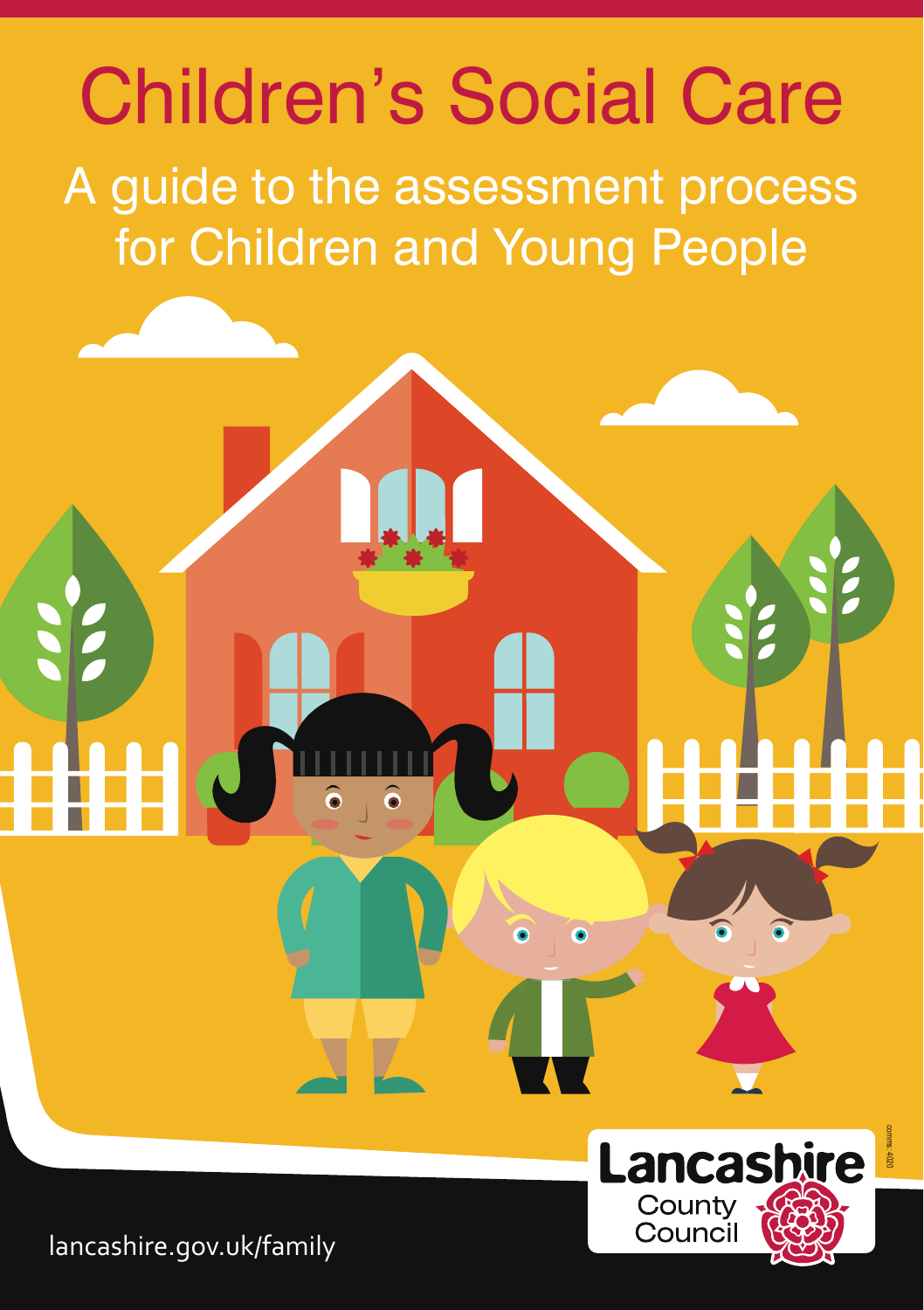# **A social worker will go through this leaflet with you at the start of the assessment to make sure you understand what is happening.**

## **An assessment**

This is a where a social worker asks questions about you and your family and with your permission talks to other professionals who know you. This is to see what support you and your family might need, and whether Children's Social Care can provide any help. They should see you on your own, unless you do not want to.



## **What an assessment is**

Some assessments are more detailed than others depending on what your family situation is. They can take up to 45 days. The social worker will speak with you and your family, and others who know you, to find out what is happening in your life and what support you and your family might need. This is written down to make sure everything is included and nothing is forgotten, including your views and those of your family. This will be used to plan the best support. It involves different people who know you, such as your school. It also involves working closely together and having meetings with you and your family to plan and ensure we do the right things to help.

# **In assessments the social worker should:**

- Find the best place to meet with you
- Be on time
- Listen to you
- Be honest and up front
- Give practical help if needed
- Make sure you know what's happening
- Make sure you understand what's in the assessment
- Give you a copy if you request it

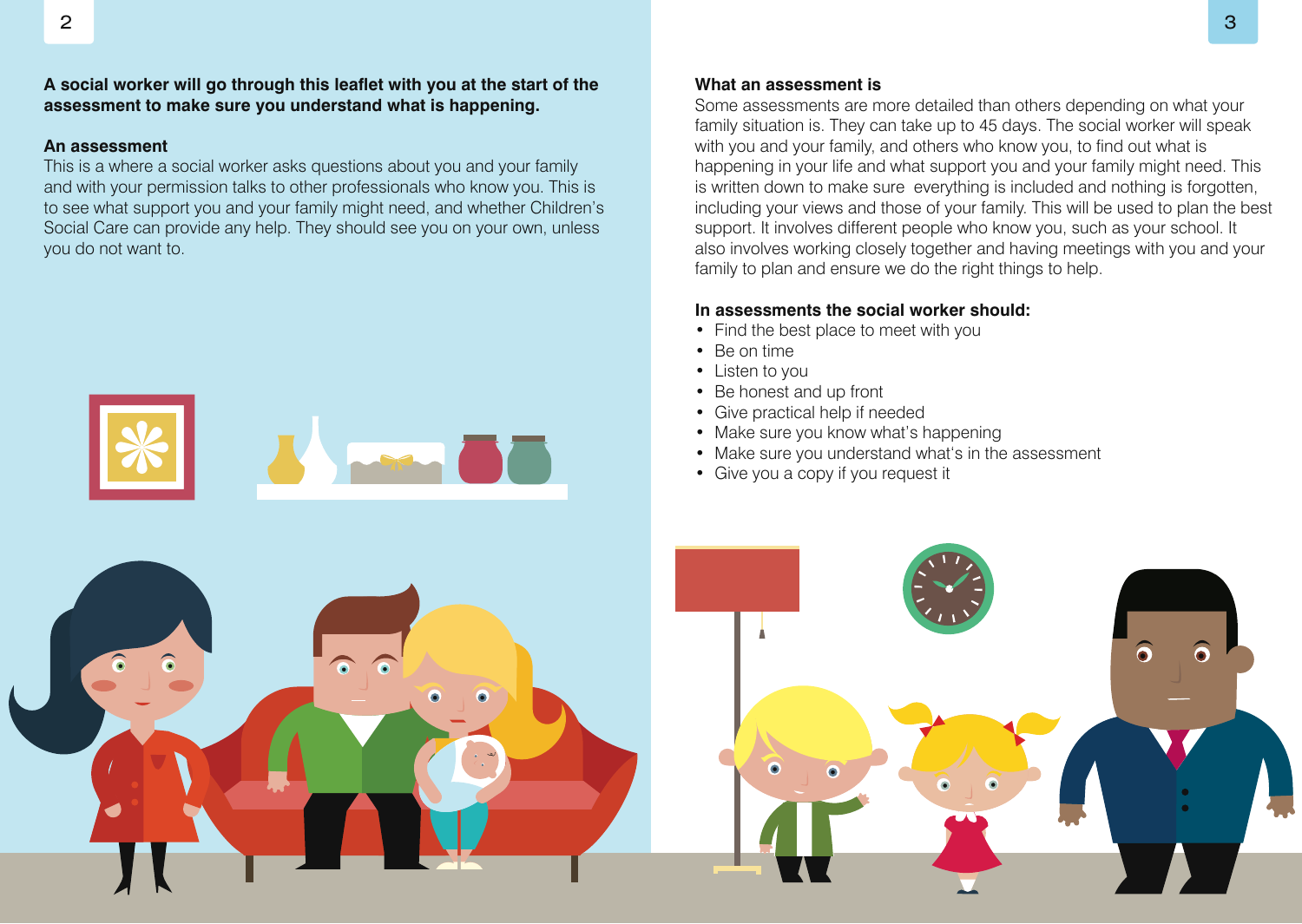## **Access to your information**

You are entitled to know what information we hold about you. There is more information at the end of the leaflet about this.

## **Your input**

Of course! We want to know what you think.

# **And…**

If you are not happy with anything about the assessment you can talk to your social worker about it.

If you are still not happy, there is a complaints leaflet included in this guide. Hopefully we can sort out your problem before this. If not you can get an advocate to help you.

If you have any views on the assessment process tell your social worker. We are always trying to improve the way we work with children and young people.



#### **How we will use your information**

Your social worker will explain this to you. There is also information at the end of this guide to help you.

## **Comments and complaints**

We welcome any comments about our services – good or bad. We are interested to hear how we could do things better, and we like to know when we are doing well. You can call complaints and feedback on **01772 539414**

# You can also use the online form on our website: **www.lancashire.gov.uk/haveyoursay complaintsandfeedback@lancashire.gov.uk**

You can write free of charge to: Complaints and Feedback FREEPOST RTKC-HBTA-TZRK Po Box 1337 County Hall Preston PR2 0TG

You can contact advocacy services who will help you to complain at: Children's Society in Lancashire

Unit 12, Eastway Business Village Olivers Place Fulwood **Preston** PR2 9WT



Freephone: **0800 005 6324** Email: **crl@childrenssociety.org.uk**  or visit: **www.childrenssociety.org.uk**

You can also contact Talkzone on freephone who will pass on your complaint or comment **0800 511111** Text **07786 511 111** Visit **www.lancashire.gov.uk/youthzone**  and click chat online (365 days a year, from 2pm to 10pm).

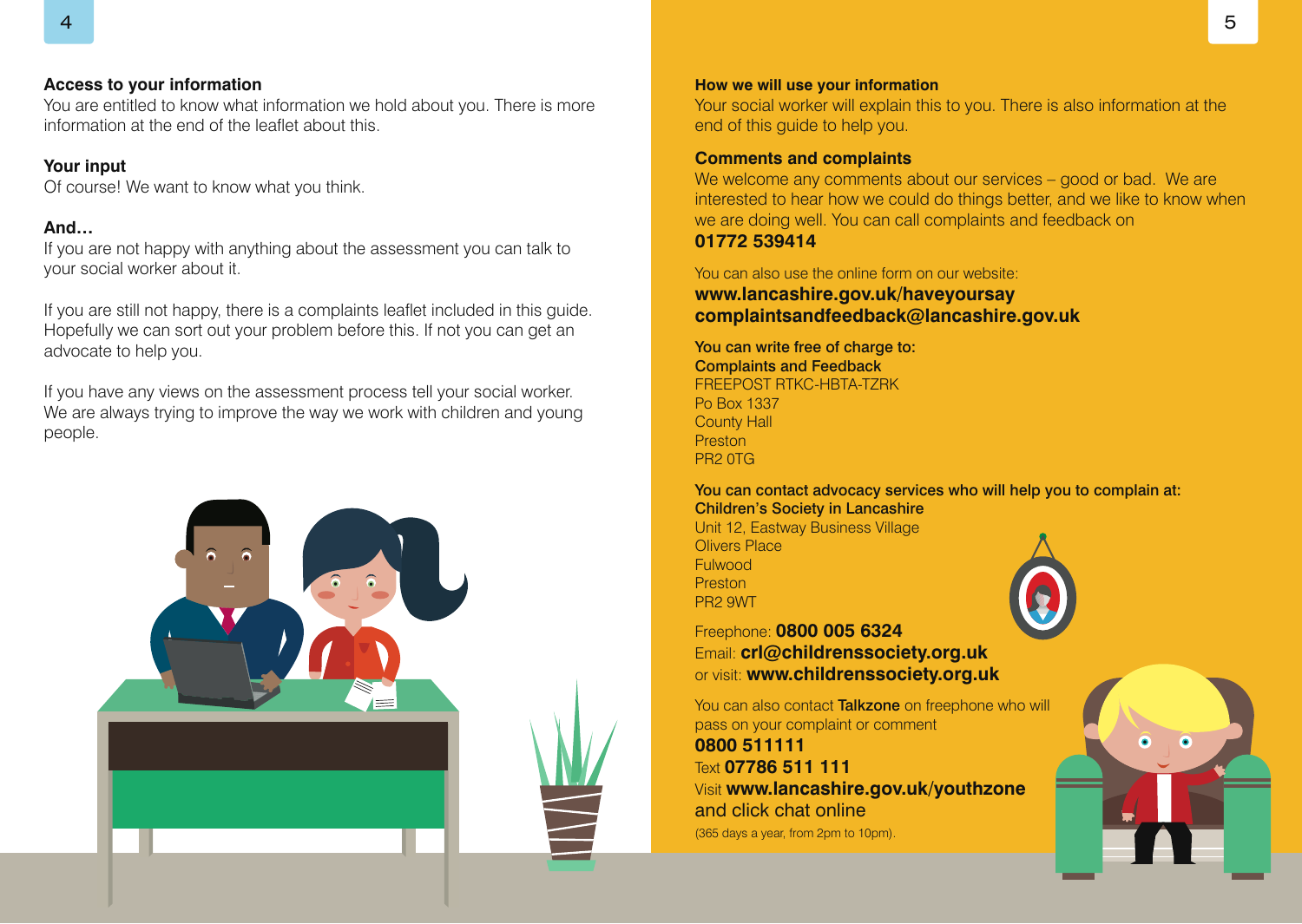## **Information sharing Lancashire Children's Social Care and Personal Information**

When you are in touch with Children's Social Care, we will keep information about you in written records and computer files. We will keep this information confidential, and if there is a need to discuss this information with anyone else, we will normally ask for you or your parents' permission. The only exception to this is if information comes to light which, in the social worker's view, may mean you or someone else is in danger. If this is the case, you will be told what your rights are in this new situation. We can give you more information about how we handle personal information. Phone **01772 636693** for our factsheet 'Your Personal Information'.

# **The use of your information**

We want to offer a wide range of Social Care Services that meet your needs and will give you the best possible care. To help us do this it is important that all agencies (for example health, education and housing) can – within reason – share information about your welfare. We will keep information about your care within your care record folder, or in computer systems.

# **Access to your records**

You are entitled to know what information we hold about you. If any of your details are wrong, tell us and we will correct them. If you would like access to your information you should apply in writing. You can either send us a letter or complete the request form attached to this document. Applications should be sent to:

The Data Protection Officer PO Box 100, County Hall PRESTON, PR1 0LD

# **Your Feedback**

When there are important issues in your life, you may like to write these down rather than speak directly to your social worker. You can use this space , then give to your social worker or just hand it in or post to the customer feedback address.